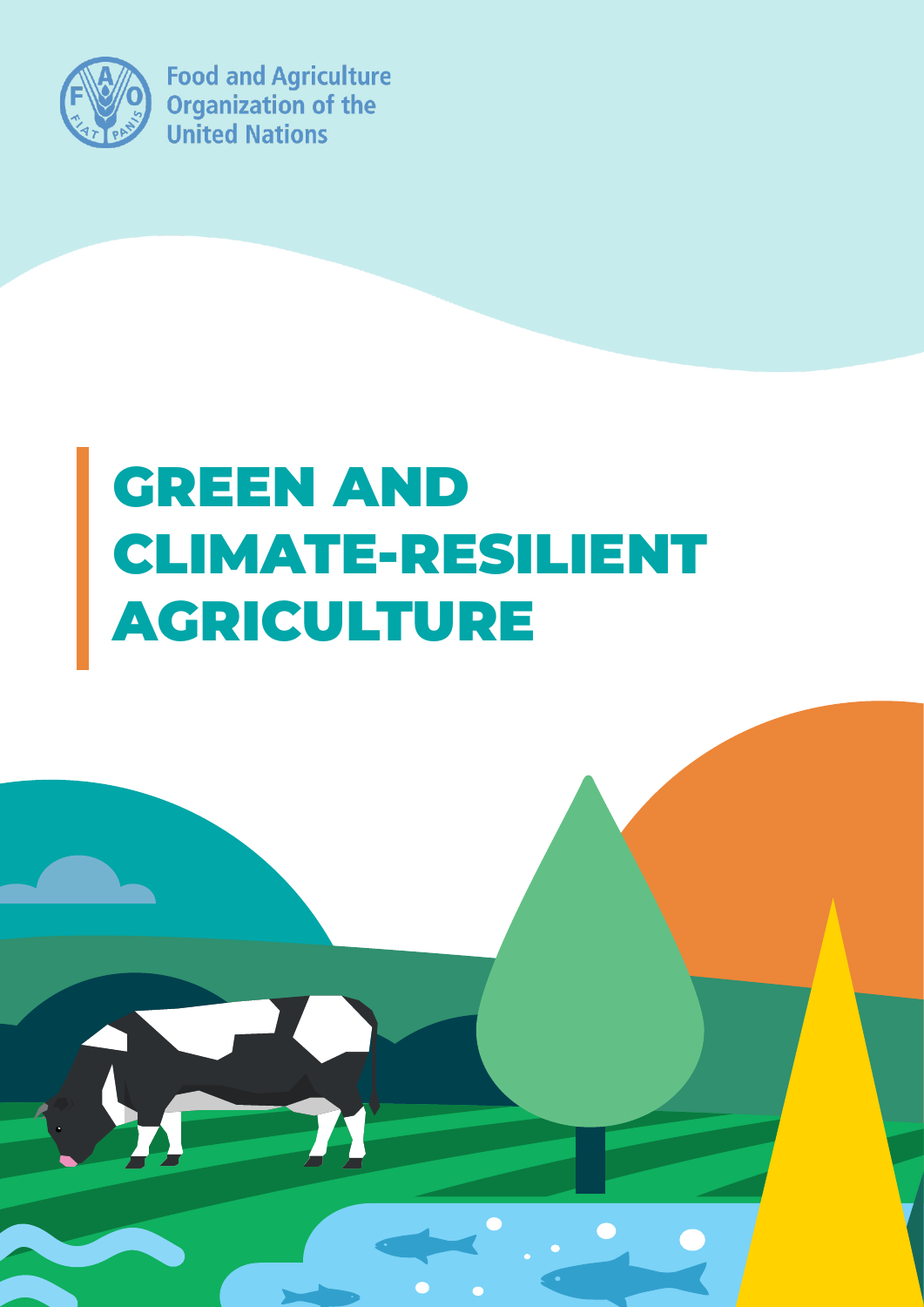### Context

In April 2021, the U.S. Special Presidential Envoy on Climate John Kerry and China Special Envoy for Climate Change Xie Zhenhua met ahead of the US-hosted Leaders' Summit on Climate to discuss their commitment to work together and with other parties to strengthen implementation of the Paris Agreement. Their joint statement listed areas for further discussion, both on the road to UNFCCC COP26 and beyond, and for concrete actions in the 2020s to reduce emissions aimed at keeping the Paris Agreement-aligned temperature limit within reach.

In December 2019, the European Commission adopted the European Green Deal aiming to make food systems fair, healthy and environmentally friendly, and Europe climate neutral by 2050. Green and climate-resilient agriculture, which aligns with FAO's mandate, was identified as an important area of action.

Greenhouse gas (GHG) emissions from agri-food sectors represent 34 percent of total GHG emissions, caused mainly by deforestation, livestock production, soil and nutrient management, and food loss and waste. For agriculture to become part of the climate solution and to feed an increasing world population of 9.9 billion by 2050, agri-food systems need to be transformed and strengthened through effective climate change adaptation and mitigation, for people to have access to sustainable, affordable and healthy diets, now and in the future.

This paper describes FAO's vision and gives guidance on the implementation of green and climate-resilient agriculture. It looks at how FAO is applying and scaling it up in an integrated way through country support and global advocacy. It is complemented by a webpage showcasing relevant FAO practices, success stories as well as related articles, publications and videos.

## Importance and application

Agri-food systems contribute to GHG emissions and are at the same time extremely vulnerable to climate change. Without urgent action, climate change will continue to put food production at risk, particularly in countries and regions that are already highly food insecure. The recent Intergovernmental Panel on Climate Change report confirms that observed climate change is already affecting food security because of increasing temperatures, changing precipitation patterns, and greater frequency of certain extreme weather events. It also underlines that food security will be increasingly affected by projected climate change.

To respond to these intrinsically interconnected challenges, FAO is significantly increasing the scale and scope of its work. While substantially contributing to resolving problems including hunger, obesity, zoonotic diseases, deforestation and degradation, overfishing, and food loss and waste, FAO contributes to addressing global problems of climate change, biodiversity loss, and poverty.

This is in line with the new FAO Strategic Framework 2022–2031, where green and climate-resilient agriculture are part of FAO's aspirations for better production, better nutrition, a better environment and a better life, leaving no one behind. It is linked with several programme priority areas (PPAs) such as green innovation, climate change mitigating and adapted agri-food systems, bioeconomy, biodiversity and ecosystem services for food and agriculture, reducing food loss and waste, resilient agri-food systems, and scaling up investments.

Green and climate-resilient agriculture brings together the climate, resilience, environment and agriculture agendas, triggering action in agri-food systems to respond to the climate crisis. FAO's work, examples of which are given in our **[webpage](https://www.fao.org/climate-change/our-work/areas-of-work/en/)**, reveals how green and climate-resilient agriculture can contribute to the achievement of key SDG targets (in particular targets under SDGs 1, 2, 10, 12, 13, 14, 15 and 17).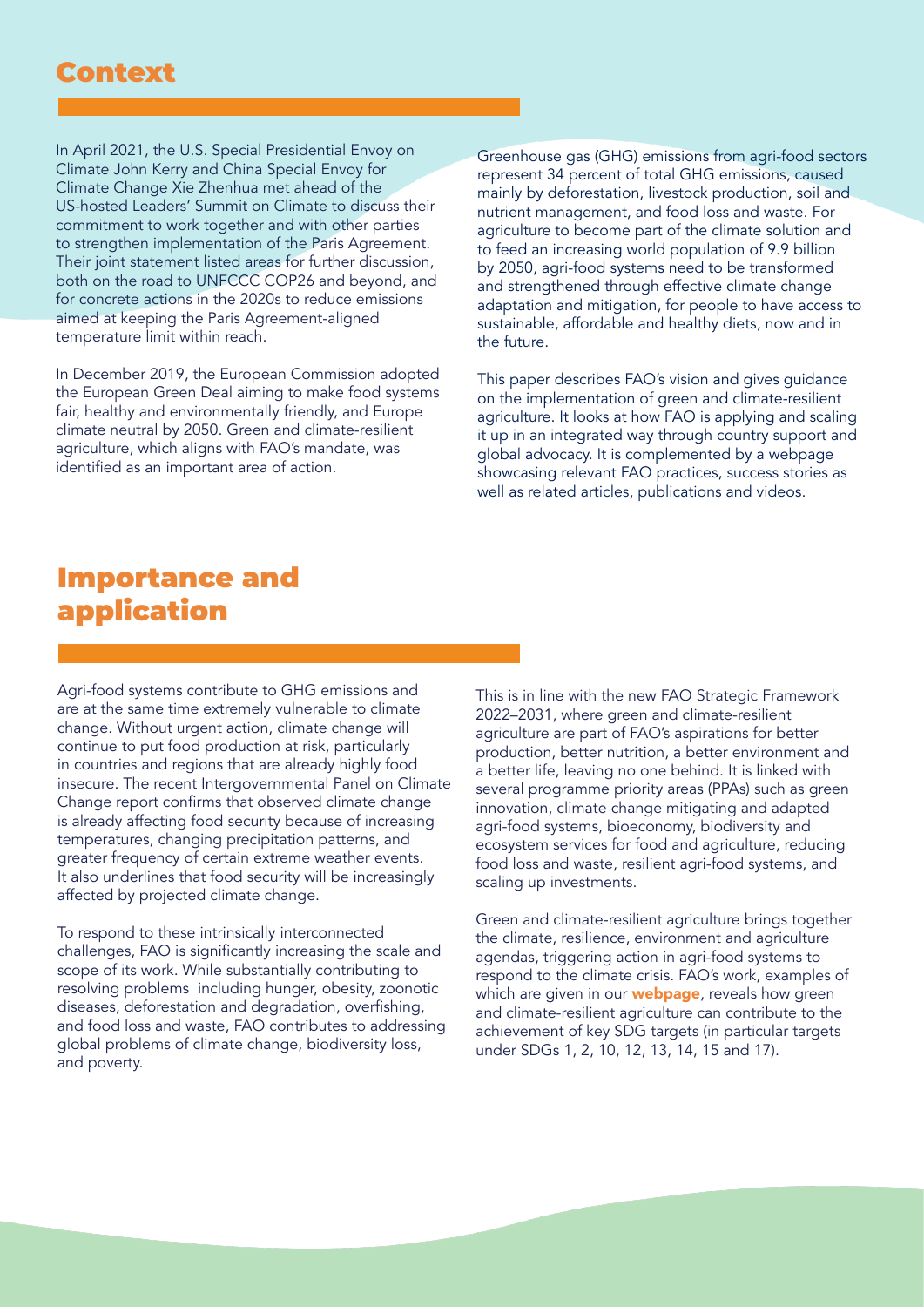Green and climate-resilient agriculture ensures that agri-food systems are adapted to, halt or significantly lower their GHG emissions and other environmental impacts while maintaining or increasing their benefits. It is an integral part of FAO's work, applied through its programmes, projects and initiatives such as the Hand-in-Hand and Green Cities initiatives, the work on emergencies and resilience in line with the humanitariandevelopment-peace nexus (HDPN), and through the UN Decade on Ecosystem Restoration (2021–2030), the UN Decade of Ocean Science for Sustainable Development (2021–2030) and the UN Decade of Family Farming (2019–2028).

Green and climate-resilient agriculture links with the Koronivia Joint Work on Agriculture under the UNFCCC where agriculture and food systems are recognised as key in addressing climate change. It also contributes to the implementation of the Sendai Framework for Disaster Risk Reduction, and in considering the COVID-19 pandemic and the climate emergency, offering possibilities to build forward better.

Green and climate-resilient agriculture employs agricultural practices, technologies and innovations that enhance productivity in a sustainable manner, increase resilience and food security, reduce GHG emissions and ensure higher incomes for small-scale producers. These include practices such as climate-smart agriculture, biotechnology and agroecological approaches, sustainable forest, fisheries and soil management, disaster risk management, and others as presented in the [webpage](https://www.fao.org/climate-change/our-work/areas-of-work/en/).

Green and climate-resilient agriculture practices support countries in the design, enhancement and implementation of their national policies and strategies including their Nationally Determined Contributions (NDCs), National Adaptation Plans (NAPs) and Disaster Risk Reduction (DRR) Plans. Green and climate-resilient agriculture includes deploying methodological tools and strengthening countries' capacity to collect and analyze data, for example through FAOSTAT, the Land Degradation in Drylands Assessment project, Global Agro-Ecological Zones, Global Land Cover-SHARE, the FAO Water Productivity Open-access portal (WaPOR) and Collect Earth. Furthermore, innovative technologies and early warning systems can provide farmers with information and advice to help enhance green productivity and build resilience. Local and indigenous knowledge, practices and technologies are also valuable for building resilience and ensuring inclusion.

#### Figure 1. Green and climate-resilient agriculture